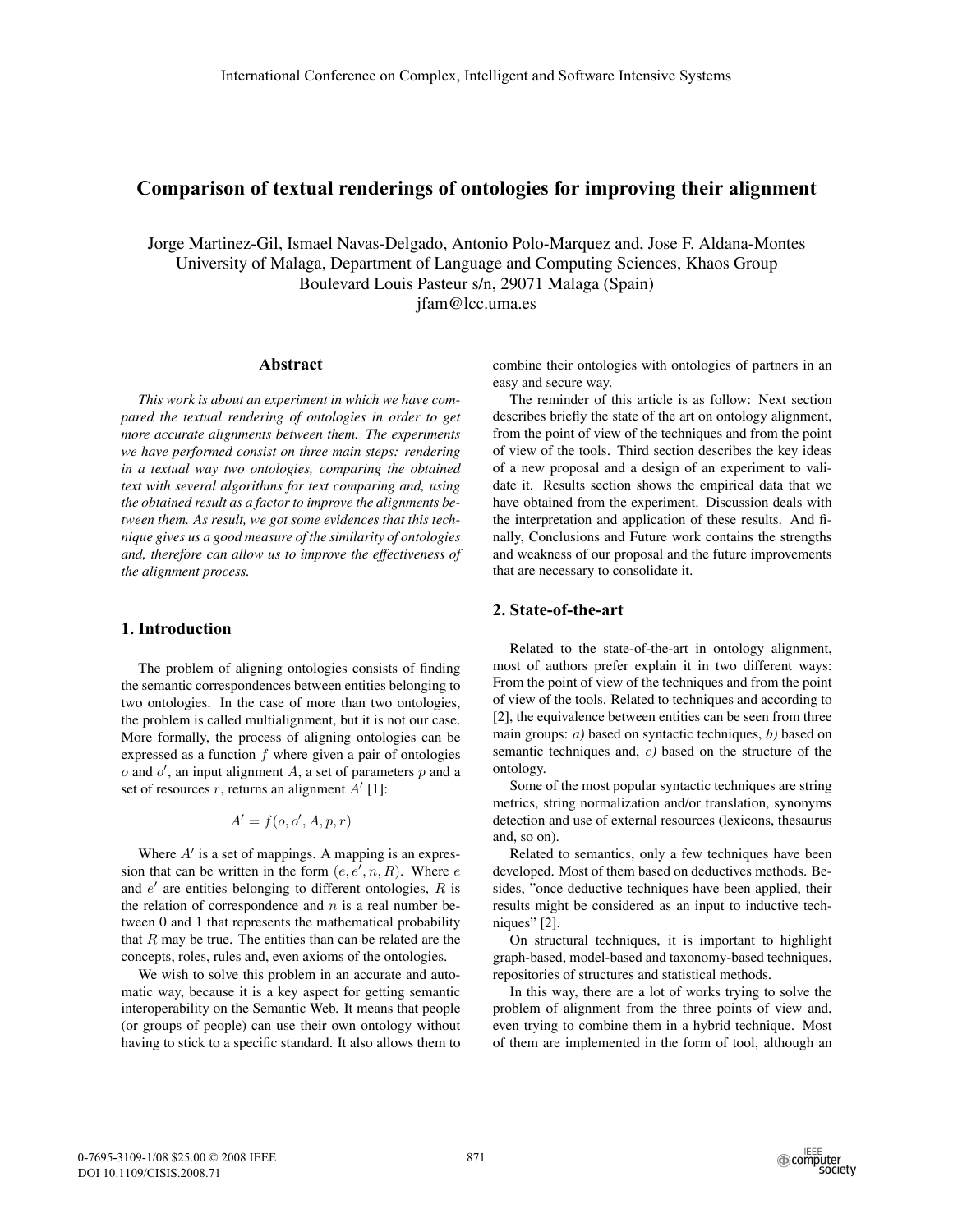exhaustive overview of each one of these tools overcome the boundaries of this work, we are going to show some of the most outstanding examples:

- COMA [3]. It is a generic tool that allows finding the correspondences between a wide range of schemas. It provides a library of algorithms, a module for combining the results and a platform to evaluate them. One of its strengths is the high quality of its role comparison algorithms. It allows learning and asking to the user too.
- Cupid [4]. It implements an comparison scheme algorithm that combines linguistic techniques and relations algorithms. Its operation mode consists on converting the input schemes into graphs and then using known graph algorithms.
- QOM [5]. Its philosophy consists in to find a balance between the quality of correspondences and the execution time of the task. Instead of comparing each concept of an ontology with each concept of the other ontology, first it throws heuristic functions that decrease the number of candidates. In this way, it can provide results in a short period of time.
- Anchor-Prompt [6] tries to find relationships between entities based on the primary relationships recognized before. If two pairs of terms from the ontologies are similar and there are paths connecting the terms, then the elements in those paths are often similar as well.
- S-MATCH [7]. It allows getting semantic correspondences (similarity, specialization, generalization, disjunction and overlapping) between entities that belongs to different ontologies. The system uses the notion of plug-in for extending the existent features.
- OLA [8] is behind the idea of balancing the weight of each component that compose an ontology. It converts definitions of distances based on all the input structures into a set of equations. The algorithm tries to find the ontolgy alignment that minimizes the overall distance.

Other outstanding systems are: Asco [9] that uses a combination of linguistic and structural techniques, Buster [10] that uses inference mechanisms, FCA-Merge [11] that applies techniques from natural language processing and formal concept analysis, Glue [12] that uses machine learning techniques, IF-map [13] that uses the mathemathical channel theory, Multikat [14] that implements an algorithm of comparison and integration of multiple conceptual graphs, Rondo [15] where high-level operators to manipulate models and mappings between models are defined. And finally, T-tree [16] that uses algorithms for analizing a kind of special taxonomies.

### **3. Problem statement**

**Definition 1.** *Textual rendering of an ontology is the result of printing the information contained in that ontology.* It can be expressed more formally, let e an entity from an ontology  $O$ , and let  $t(e)$  a function that prints the identifier of an entity, then a textual rendering  $T$  from an ontology  $O$  is an expression such:

$$
\forall e \in O, \exists t(e) \Rightarrow T(O) = \{t(e)\}
$$

**Example 1**. Textual rendering for Figure 1 is *A man is a person. A woman is a person*.

Now, we are going to explain why we think that textual renderings of ontologies are interesting.

**Example 2.** Note Figure 1 and Figure 2; they are very simple ontologies. They are very similar, too. For example, it is easy to align the concepts man and woman, using any algorithm for string matching. But, what is about person and human being? We know that both represent the same object of the real world, but what computer algorithm can tell us that are the same? Based on string similarity techniques cannot. Based on taxonomy algorithms can increase the probability, but it is not enough. Based on WordNet algorithms can, but they are dangerous; imagine such concepts as 'plane' and 'aeroplane', they are synonyms, but only in some situations. We think that we can solve this problem and we are going to make an experiment to show it: Let's remember the textual rendering from the first ontology: *A man is a person. A woman is a person*.

On the other hand, textual rendering for the second ontology sample is: *A man is a human being. A woman is a human being*. Now, if we compare the two textual renderings using an algorithm as Loss of Information (LOI) [17], we have a 76.9 percent of similarity between them. We propose to use this result as a factor to increase the probability of the mappings in the output alignment.



**Figure 1. Ontology sample number 1**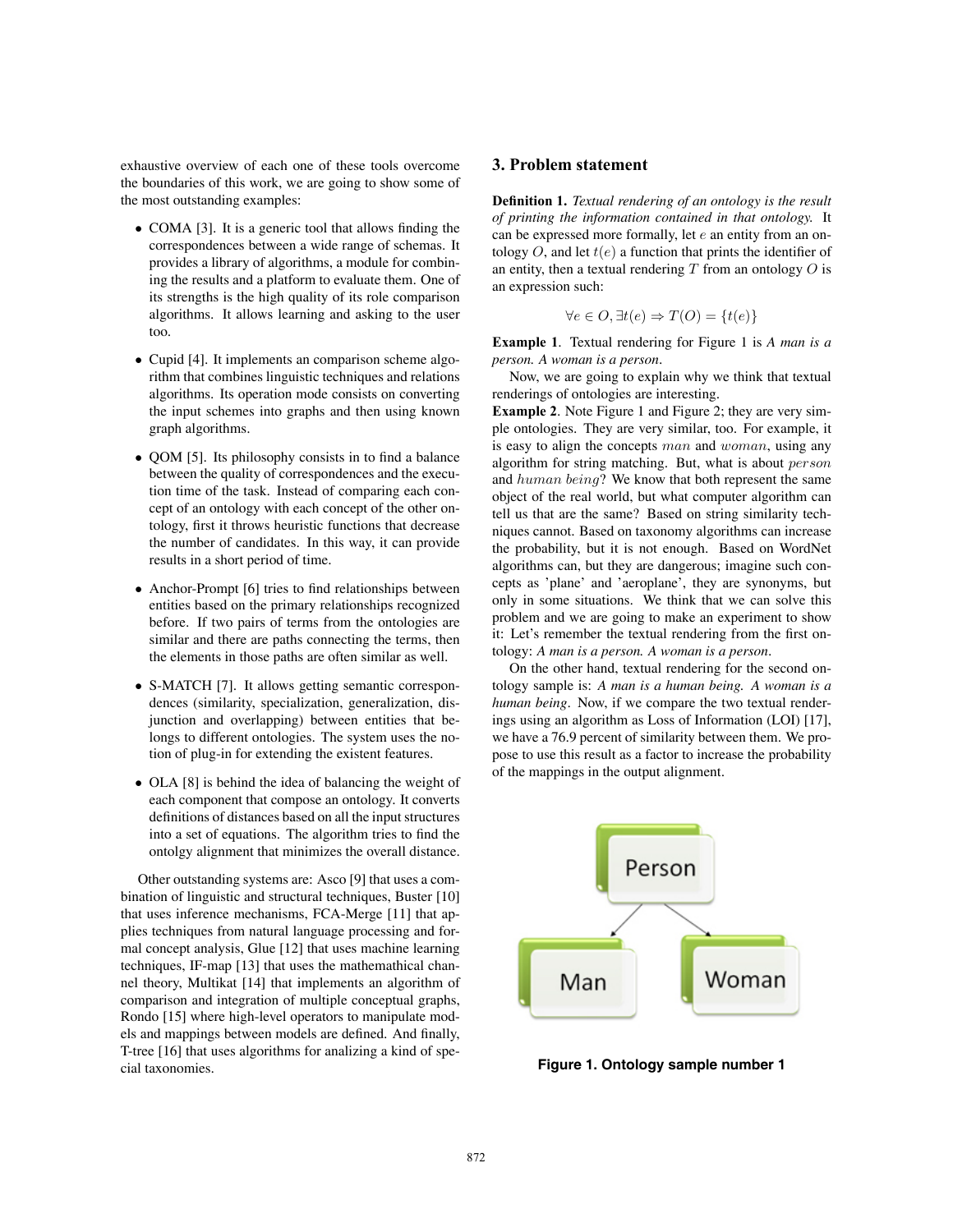

**Figure 2. Ontology sample number 2**

In this sense, we think that we can use this observation in order to formulate a generic technique for improving ontology mappings.

The experiment that we are going to perform consists of a previous task and then three steps. The previous task is to launch a task to align the ontologies. It is interesting to launch a simple algorithm in order (as a based on similarity string algorithm) to see how much the next steps increase the quality of the alignment. Then:

- 1. Rendering the ontologies.
- 2. Comparing the obtained text.
- 3. Using the result as a factor to increase the probability of the mappings may be true.

Although we have defined textual rendering already, there are several ways to render the ontology in a textual way:

**Definition 2**. *Crude rendering is the kind of rendering that only prints the information of the concepts and properties, excluding the relations. So it loses information about the structure.* It is good when we wish to compare only the content of the ontologies.

- **Definition 2.1**. *Partial Crude rendering is a kind of rendering used to compute the similarity rate between a concrete kind of entities in two ontologies.* It is useful in cases where concepts are very similar but other entities (properties, relations, instances, so on) are very different.
- **Definition 2.2**. *Full Crude rendering is a kind rendering used to compare the contents of the whole ontologies.* It seems to be useful when compared ontologies are very closed.

**Definition 3**. *Full rendering is the kind of rendering which allows to rebuild the ontology because it prints information* *about the content and the structure. So it is a rendering without loss of information.* It is useful in order to compare not only the contents, but the structures.

- **Definition 3.1**. *Partial Full rendering prints all the information related to a kind of entities.* As we commented earlier, it is useful when concepts are closed, but we think that there are very different instances, for example.
- **Definition 3.2**. *Complete rendering prints all the information of the ontology, so the process is reversible.*

Crude renderings try to get a measure of the resemblance of the vocabularies. In full renderings, the resemblance of vocabularies is important, but each time that a entity appear we print a more elaborated message about it. Note that the message we print is similar for the two ontologies, so we are increasing the similarity between the generated text, but also reducing the importance of the vocabularies.

In order to get empirical results from our theory, we are going to perform an experiment over two public ontologies. We have chosen the ontology about bibliography of the Institute of Information Sciences (ISI) from California, USA [18]. And the ontology about bibliography from the University of Yale [19], in the United States too. Originally, both ontologies were in DAML [20] format, but we have converted them into OWL format [21] in order to allow our software to process them. We have chosen them because we guess they have a high degree of commonality and, therefore the experiment could show us the merits of our proposal. Other important details we have considered are:

- The argument  $R$  of the mappings (relation between the entities) will be Equivalence only.
- We have determined that the degree of similarity between the textual renderings will be used for increase the  $n$  of the mappings (probability of relation between them be true).

## **4. Results**

- 1. At first time, we have performed a syntactic alignment of the ontologies. We have used the Levenshtein algorithm [22]. Table 1 shows the results for the concept alignment. We have determined a low threshold for getting a significative number of pairs. Table 2 shows the results for the properties alignment. Many of them are the same in both ontologies.
- 2. At second time, we have performed the rendering over ontologies from the ISI and Yale. We have used Full Crude Rendering. In this way, we give more importance to the similarity of the vocabularies than to the structure of the ontologies.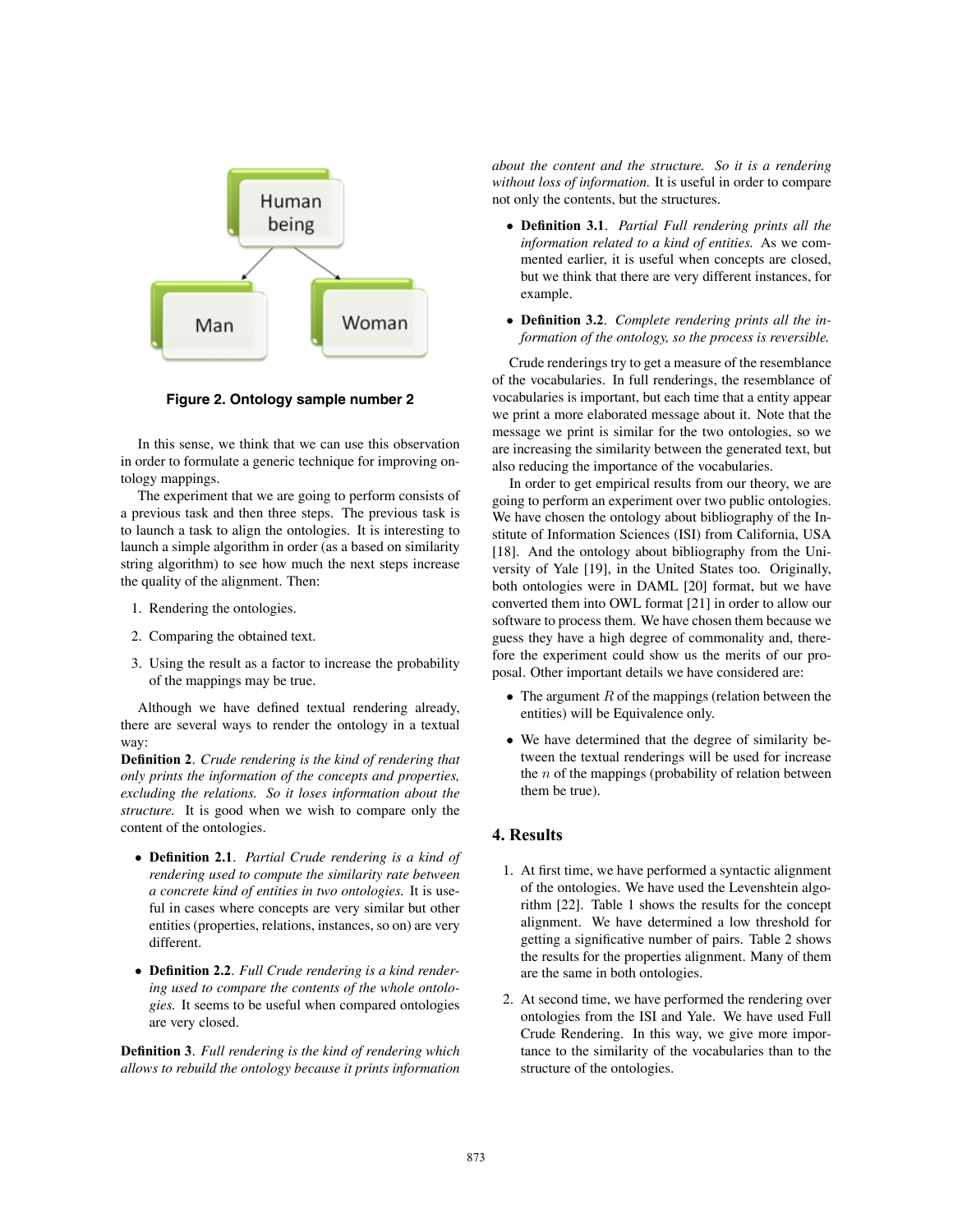| ISI                 | Yale                | n         |
|---------------------|---------------------|-----------|
| pattern             | Literal             | 0.285     |
| collection          | <i>Incollection</i> | 0.833     |
| collection          | Publication         | 0.545     |
| booklet             | Incollection        | 0.333     |
| booklet             | Book                | 0.428     |
| techreport          | Techreport          | 0.900     |
| phdthesis           | Inproceedings       | 0.307     |
| book                | <b>Book</b>         | 0.750     |
| manual              | Literal             | 0.285     |
| incollection        | Incollection        | 0.916     |
| incollection        | Publication         | 0.416     |
| $\emph{conference}$ | Incollection        | 0.250     |
| proceedings         | Inproceedings       | 0.846     |
| in proceeding       | Inproceedings       | 0.923     |
| article             | Article             | 0.857     |
| inbook              | Incollection        | 0.250     |
| inbook              | Book                | $0.500\,$ |

**Table 1. Concept alignment. Threshold: 0.25**

- 3. We have used the Loss Of Information (LOI) algorithm for comparing both generated texts, we have obtained a similarity degree of 42.2 percent.
- 4. Finally, we have used that 42.2 percent for increase the argument  $n$  of the mappings be true (we have used the formula  $n = n + (0.422 \cdot n)$ . In this way, the higher values are increased significatively, while lower probabilities not. Table 3 and Table 4 shows us the new results for the concepts and the properties respectively.

In Table 5, we have extracted a statical summary from the results of our proposal $<sup>1</sup>$ </sup>

As you can see, at least in this case, we have improved the precision, we have kept the recall and, of course, we have increased the F-Measure. But there are bad news too, the number of false positives has increased. We have considered that a relation is true when its  $n$  argument is equal or greater than 0.9.

Finally, we have repeated the experiment using ontologies from other fields: academic departments, people and genealogy. As you can see in Table 6, we cannot determine any kind of relation between the improved precision and the

<sup>1</sup>We have used the following formulas for the calculations:

| Correct relations<br>$Precision =$ |                                                                             |  |
|------------------------------------|-----------------------------------------------------------------------------|--|
|                                    | $Correct$ relations $+Incorrect$ relations                                  |  |
| $Recall =$                         | Correct relations                                                           |  |
|                                    | $Correct$ relations $+$ Not found relations                                 |  |
|                                    | $2 \cdot precision \cdot recall$<br>$F - Measure =$<br>$precision + recall$ |  |

| <b>ISI</b>         | Yale           | n     |
|--------------------|----------------|-------|
| title              | title          | 1.000 |
| title              | book title     | 0.555 |
| note               | note           | 1.000 |
| institution        | institution    | 1.000 |
| how published      | publisher      | 0.667 |
| $_{editor}$        | $_{editor}$    | 1.000 |
| $\it number$       | number         | 1.000 |
| author             | $\it author$   | 1.000 |
| volume             | volume         | 1.000 |
| location           | Publication    | 0.636 |
| year               | year           | 1.000 |
| $_{publicher}$     | $_{publicher}$ | 1.000 |
| mrunuber           | $\it number$   | 0.750 |
| annote             | note           | 0.666 |
| book title         | title          | 0.555 |
| book title         | book title     | 1.000 |
| edition            | editor         | 0.714 |
| or qanization      | Publication    | 0.500 |
| pages              | pages          | 1.000 |
| <i>affiliation</i> | Publication    | 0.545 |

**Table 2. Property alignment. Threshold: 0.5**

similarity of the textual renderings, but according to the performed experiments, the technique that we propose is able to improve the precision of the mappings.

### **5. Discussion**

Note that there are a lot of concepts and properties that could be aligned using a string normalization algorithm. However, there are a few couples which couldn't. For instance: proceedings and Inproceedings, mrnumber and number, collection and Incollection and so on. Therefore, the advantages are that we have into account the similarity of the ontologies for improving the mappings. In this way, we can enrich the results generated by simple methods. We provide several ways to proceed: giving more importance to the vocabulary or giving more importance to the whole ontology. Moreover, to have into account only concrete parts of the ontologies is possible. The result of our experiment tell us that it is possible to improve the precision and F-measure of the alignment process. There are some disadvantages too; it is necessary to combine this technique with other ones, that it is to say, it is not good enough as to generate good mappings by itself. Besides, it increases the number of false positives. On other hand, you may wondered why we have not improved the recall. Think that we improve existing results, we do not look for new ones. We increase the probabilities of the relations be true, as higher are these probabilities, more be incremented and vice versa.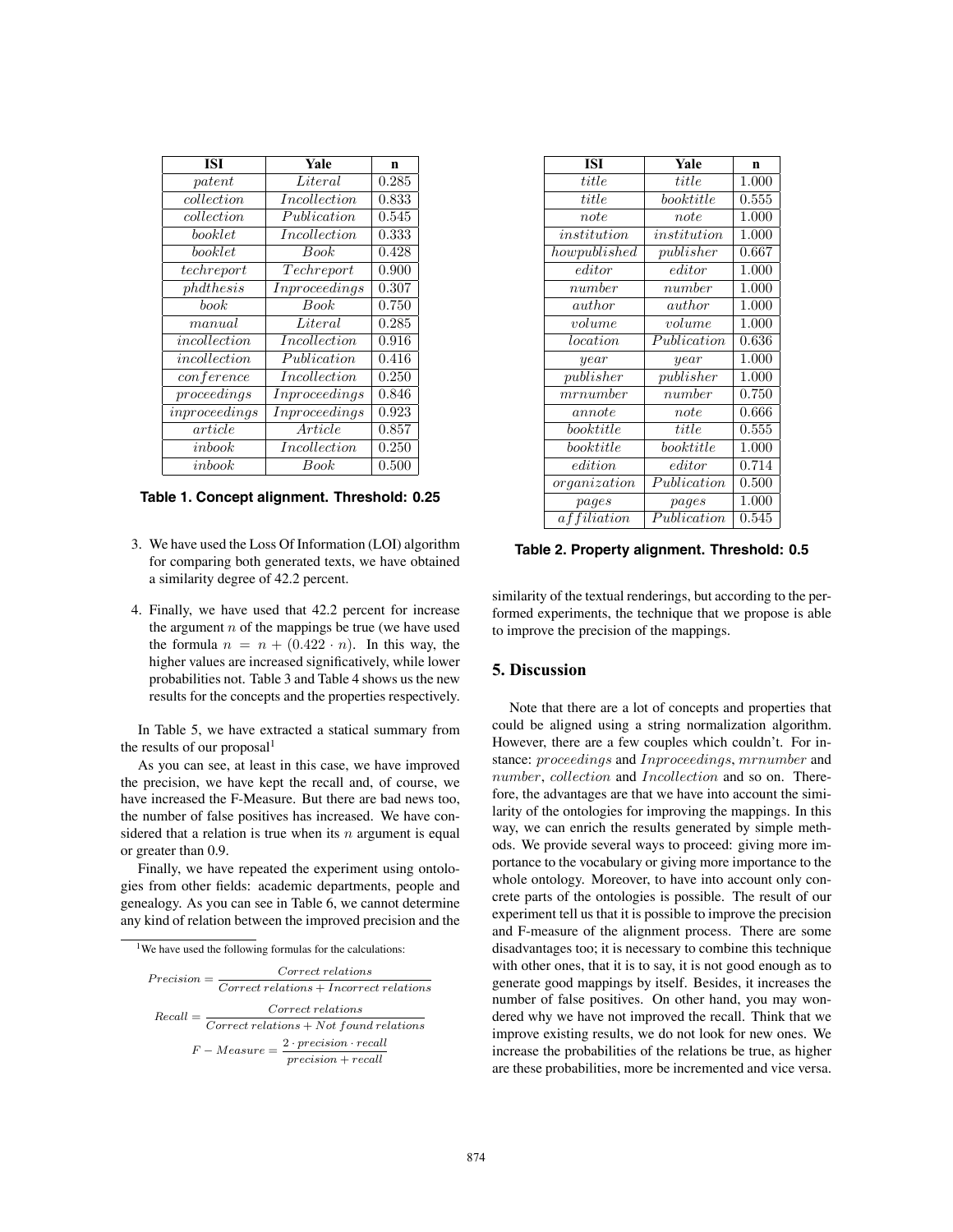| <b>ISI</b>      | Yale            | n (Improved) |
|-----------------|-----------------|--------------|
| patent          | Literal         | 0.405        |
| collection      | Incollection    | 1.000        |
| $\;$ collection | Publication     | 0.774        |
| booklet         | Incollection    | 0.473        |
| booklet         | Book            | 0.608        |
| techreport      | Techreport      | 1.000        |
| phdthesis       | In proceeding s | 0.436        |
| book            | Book            | 1.000        |
| manual          | Literal         | 0.405        |
| incollection    | Incollection    | 1.000        |
| incollection    | Publication     | 0.591        |
| conference      | Incollection    | 0.355        |
| proceedings     | Inproceedings   | 1.000        |
| in proceedings  | In proceeding s | 1.000        |
| article         | Article         | 1.000        |
| inbook          | In collection   | 0.355        |
| inbook          | Book            | 0.711        |

**Table 3. Improved Concept alignment. Threshold: 0.25**

| <b>ISI</b>         | Yale                     | n (Improved) |
|--------------------|--------------------------|--------------|
| title              | title                    | 1.000        |
| title              | booktitle                | 0.788        |
| note               | note                     | 1.000        |
| institution        | institution              | 1.000        |
| how published      | publisher                | 0.946        |
| editor             | editor                   | 1.000        |
| number             | number                   | 1.000        |
| author             | author                   | 1.000        |
| volume             | volume                   | 1.000        |
| location           | Publication              | 0.903        |
| year               | year                     | 1.000        |
| publisher          | pubits her               | 1.000        |
| $m$ rnumber        | number                   | 1.000        |
| annote             | note                     | 0.946        |
| book title         | title                    | 0.788        |
| book title         | book title               | 1.000        |
| edition            | $_{editor}$              | 1.000        |
| organization       | $\overline{Publication}$ | 0.710        |
| pages              | pages                    | 1.000        |
| <i>affiliation</i> | Publication              | 0.774        |

**Table 4. Improved Property alignment. Threshold: 0.5**

|             | <b>Before</b>   Later |          |
|-------------|-----------------------|----------|
| Precision   | $63.1\%$              | 79.1\%   |
| Recall      | $92.3\%$              | $92.3\%$ |
| $F-Measure$ | 74.9%                 | 86.5%    |

**Table 5. Summary from the experiment**

| <b>Ontologies</b>             | <b>Similarity</b> | Precision               |
|-------------------------------|-------------------|-------------------------|
| Departments [22] vs [23]      | 14.8%             | $+12.5 p.p.$            |
| People [24] $vs$ [25]         | 19.2\%            | $+8.3 p.p.$             |
| $Bibliography$ [17] $vs$ [18] | 42.2%             | $\overline{+}16.0 p.p.$ |
| Genealogy [26] vs [27]        | 61.2\%            | $+7.6 p.p.$             |

**Table 6. Results obtained from alignments in other domains**

But, we do not launch a alignment task again. In the experiments, we have obtained a good degree of similarity, we think that this result means that compared ontologies are similar, but we knew that we have been aligned closed ontologies. We have to study this detail more in depth in order to formulate a more accurate methodology.

# **6. Conclusions and future work**

In this work, we have proposed a technique for getting more accurate ontology alignments. This technique is based on the comparison of the textual renderings of the ontologies to align. According to the experiments we have performed, we can conclude that comparing the textual rendering of the ontologies to align is able to improve the precision of the alignment process. However, there is work to do: At first time it is necessary to test a bigger quantity of ontologies, we are going to test the benchmark provided by the Ontology Alignment Evaluation Initiative (OAEI) [29]. Moreover, it is important to determine clearly what kind of rendering is more appropriate according to the situation, and what are the best algorithms for comparing the text obtained from the textual rendering. In this way, we wish to use not only LOI algorithm, but other text metrics.

#### **7. Acknowledgments**

This work has been funded by Spanish Ministry of Education and Science through: TIN2005-09098-C05-01.

### **References**

- [1] Jerome Euzenat, Thanh Le Bach, Jesus Barrasa, Paolo Bouquet, Jan De Bo, Rose Dieng-Kuntz, Marc Ehrig, Manfred Hauswirth, Mustafa Jarrar, Ruben Lara, Diana Maynard, Amedeo Napoli, Giorgos Stamou, Heiner Stuckenschmidt, Pavel Shvaiko, Sergio Tessaris, Sven Van Acker, and Ilya Zaihrayeu. State of the art on ontology alignment. Deliverable D2.2.3, *Knowledge web NoE*, 2004.
- [2] J. Euzenat and P. Shvaiko. *Ontology matching*. Springer-Verlag, 2007.